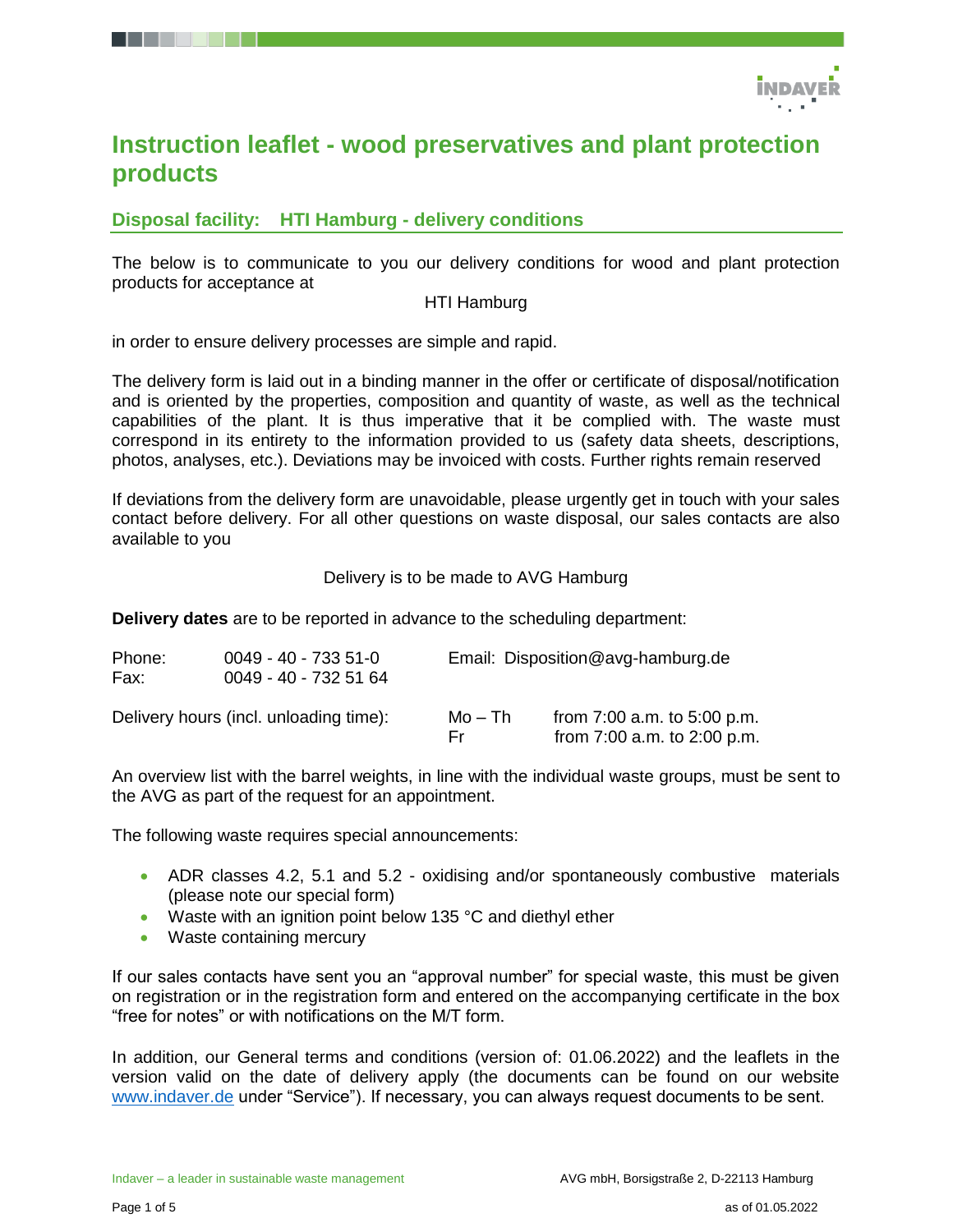

# 1. Definition

Waste within the meaning of this information sheet refers to wood preservatives and plant protection products from industry, commerce and hazardous substance collections in accordance with the list below.

## 2. Delivery form

- The waste must be sorted, packaged and labelled in line with the applicable ADR regulations.
- This is consistency-dependent: clamping ring lid drums must be used for solid to paste-like waste and bunghole drums or drums with plastic screw seals for liquid waste.
- The following basic drum dimensions can be applied:
	- drums up to 30 l:

| $\blacksquare$<br>٠<br>$\blacksquare$ | Width and length:<br>Height:<br>Weight: | max. 38 cm<br>max. 50 cm<br>max. 30 kg | min. 20 cm<br>min. 20 cm<br>min. 10 kg |
|---------------------------------------|-----------------------------------------|----------------------------------------|----------------------------------------|
| • drums $> 301 - 1201$                |                                         |                                        |                                        |
| $\blacksquare$                        | Diameter:                               | max. 60 cm                             |                                        |
| ٠                                     | Height:                                 | min. 58 cm                             | max. 100 cm                            |
| $\blacksquare$                        | Weight:                                 | see sorting instructions               |                                        |

- All drums must be tightly sealed, externally clean, intact, approved and suitable for their contents.
- Every drum must be clearly, visibly and permanently labelled with the following information:
	- Producer
- EWC Code.
- Type of waste/if needed, Approval number
	- **Hazardous substance labelling as per GHS/CLP**
	- Correct ADR labels
- Notification No.
- Any extraneous lettering or inapplicable hazard labels are to be removed
- If a barrel is full or its contents are at the permitted limit, it must be topped up fully with inert (inorganic) materials.
- The group specified according to this packaging directive (= serial No.) with the group designation in addition to the EWC code is stated on the drum. Example: EWC 061301/serial No. 1/plant protection products containing phosphides
- Please take care during packaging that glass containers are unable to move, otherwise there is a danger that they will be destroyed during transit. 60-l drums may only be delivered in a single layer.
- The drums are to be delivered on fully intact, stable, standard wooden pallets. Secure adequately to ensure hazard-free unloading and handling. Stacked height max. 1m (2 layers of 30 l drums). Each pallet may only hold drums of the same size and notification.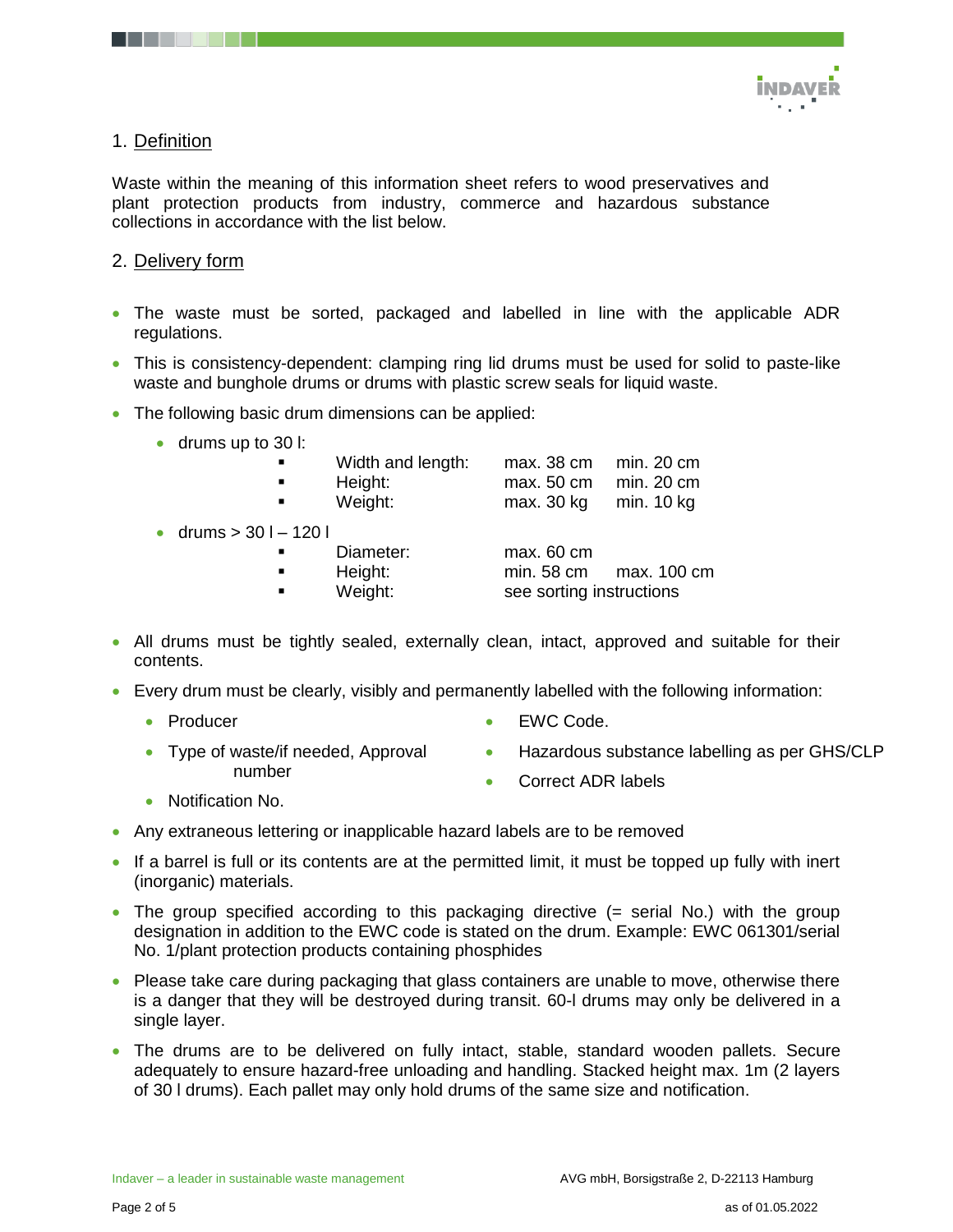

- Drums cannot be delivered in ASP containers.
- The delivery must be made using vehicles that allow hazard-free unloading by forklift (no delivery in roll-off containers or skips). At AVG, the deliverer must provide the pallets to the unloading area.
- The following sorting tips from AVG summarise selected facets of the ADR, taking account of practical aspects, but without any claim to being complete, and specify in binding terms the acceptance conditions for the type, the mass and the filling weight of the packaging. The recommendations shown in the table are not binding and must be determined by the producer/loader on the basis of the actual hazardous properties of the material.
- For technical reasons, rolling hoop drums and barrels with side bungs cannot be accepted

#### 3. Criteria

#### **Basic chemical qualities:**

If not otherwise agreed in the offer/certificate of disposal, the following basic qualities apply for each drum (parameters not listed must be queried separately):

|           | Chlorine                    | 50 kg     |        |                    |
|-----------|-----------------------------|-----------|--------|--------------------|
| $\bullet$ | Sulphur:                    | 20 kg     |        |                    |
| $\bullet$ | Mercury:                    | $0.1$ kg  |        |                    |
| $\bullet$ | Cadmium/thallium:           | $0.5$ kg  |        |                    |
| $\bullet$ | Arsenic:                    | 5 kg      |        |                    |
| $\bullet$ | Vanadium:                   | $0.2$ kg  |        |                    |
| $\bullet$ | Other heavy metals (total): | 20 kg     |        |                    |
| $\bullet$ | Bromine:                    | $5$ kg    |        |                    |
| $\bullet$ | Fluorine:                   | $5$ kg    |        |                    |
| $\bullet$ | lodine:                     | $1$ kg    |        |                    |
| $\bullet$ | Cyanide:                    | 20 kg     |        |                    |
| $\bullet$ | Org. Silicium:              | 10 kg     |        |                    |
| $\bullet$ | Calorific value:            | $0 - 20$  | MJ/kg: | max. 100 kg/barrel |
|           |                             | $20 - 30$ | MJ/kg: | max. 50 kg/barrel  |
|           |                             | > 30      | MJ/kg: | max. 30 kg/barrel  |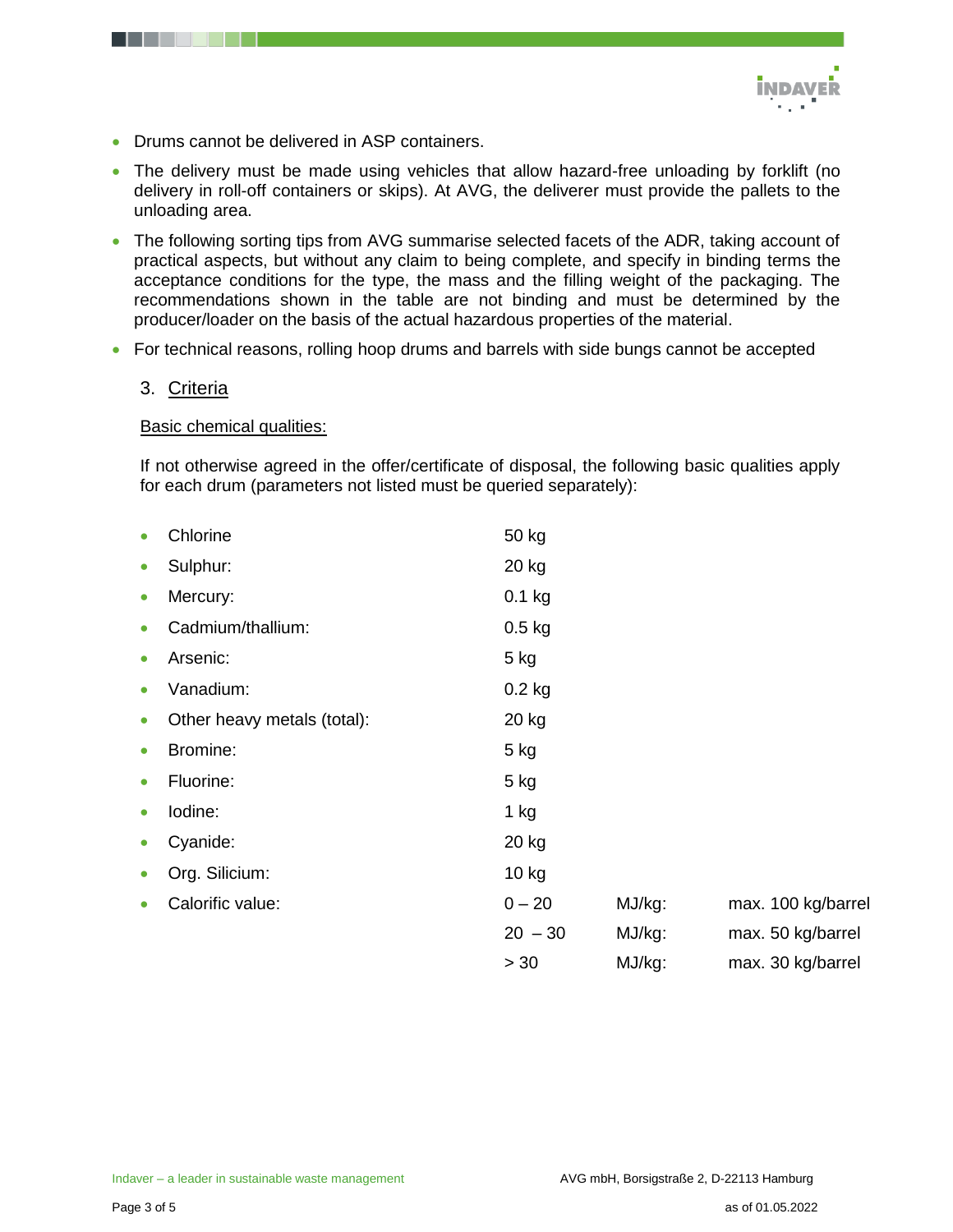

# Sorting criteria for the acceptance of wood and plant protection agents

| No.            | <b>Material group</b>                                                                                                                                                                                                                                                                                                                                                | <b>Packaging</b>                                                                                                                                                                           |
|----------------|----------------------------------------------------------------------------------------------------------------------------------------------------------------------------------------------------------------------------------------------------------------------------------------------------------------------------------------------------------------------|--------------------------------------------------------------------------------------------------------------------------------------------------------------------------------------------|
| $\mathbf{1}$   | Plant protection products containing phosphides:<br>Vole eradicators with metal phosphides (zinc<br>phosphide) such as "Polytanol", "Rumetan", "Arrex",<br>etc.                                                                                                                                                                                                      | Small drums placed in approved<br>30-I PE clamping ring lid barrels<br>max. filling weight per barrel: 5<br>kg<br>Mono-batches $> 1$ t only with<br>approval                               |
| $\overline{2}$ | Solid plant protection products, insecticides and<br>wood preservatives (without mercury)<br>Solid plant protection products<br>Solid weedkillers, excepting chlorates<br>Solid pesticides, excepting phosphides<br>Wood preservation salts                                                                                                                          | drums up to max. 20 I placed in<br>approved 120-I PE clamping ring<br>lid barrels<br>max. filling weight per barrel: 50<br>kg                                                              |
| 3              | Liquid plant protection products, insecticides and<br>wood preservatives (without mercury)<br>Liquid plant protection products, weedkillers and<br>plant protection products<br>Wood preservatives with active agents against blue<br>stain, rot and mould, such as impregnation solutions,<br>creosotes ("carbolineum"), primers, varnishes<br>Woodworm eradicators | drums up to max. 20 I placed in<br>approved 120-I PE clamping ring<br>lid barrels<br>Type-tested 20 to 30-I PE<br>canisters directly on pallet<br>max. filling weight per barrel: 50<br>kg |
| 4              | Plant protection, insecticides and wood<br>preservatives containing mercury:                                                                                                                                                                                                                                                                                         | Mercury compounds (e.g. in seed<br>dressings): max. 0.1 kg Hg per<br>drum<br>Please follow the special<br>instructions with respect to<br>labelling and registration                       |